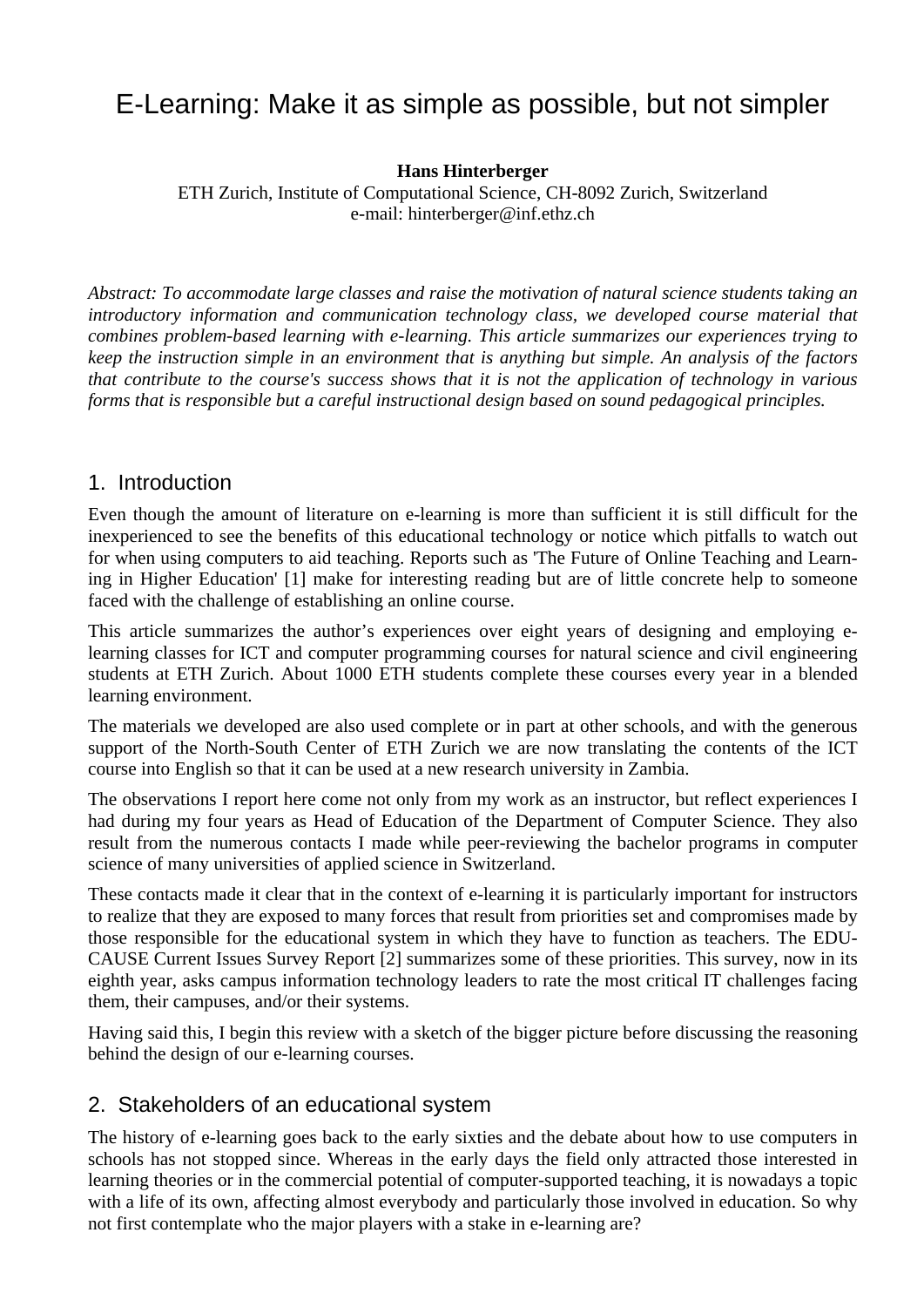The ultimate stakeholder of a country's educational system is its *society*, represented officially by members of its *political body*. Responsibility at the operational level rests with the individual *school administration* which oversees its degree programs, each managed by a *program director*. The actual teaching is the domain of the *lecturers* and the *students*, possibly supported by *teaching assistants*. Thus one can readily identify seven levels of stakeholders, each with different responsibilities, their own expectations and consequently unique ideas about e-learning. It might be interesting therefore to wonder who takes the initiative for e-learning and how the others are affected by it.

#### **Society**

The interaction between society and technology has never been easy; it is mostly unpredictable and can be difficult to control. This point is clearly illustrated in the April 2007 issue of the AQDTF Journal [3] where Victor Konde argues that the type of policies which a nation adopts to guarantee benefits from Information and Communication Technologies (ICT) can have profound consequences on the country's development. The situation with societies is also frequently ambiguous in that its individual members need not necessarily share the opinion the society expresses as a whole. For example, even though 20 years ago in Switzerland most would have agreed that computers affect everybody's life in one way or another, many individuals would not have seen the need to acquire the competences required to take advantage of this technology.

Even when Switzerland, together with many other so-called information societies, was flooded by the e-learning wave in the mid-1990s, it took a dozen more years for its students to use the PC as a matter of fact. Those who were too old to grow into it, namely most teachers, still have a hard time incorporating ICT into their teaching or learning activities. Societies, as a stakeholder in e-learning, must live with this generational time lag.

#### **Political body**

One of a politician's major responsibilities is to provide the conditions that ensure both a society's well-being and its future competitiveness. Since the youngsters are the primary asset of a nation's future, the society's decision-makers must set the goals for an effective educational policy and provide the budget necessary for its successful implementation. In most societies, though, national decisionmakers have neither the time nor the necessary expertise to become involved with instructional or pedagogical details of citizens' education.

Sometimes, however, local politicians cannot resist the glamour of powerful corporations, which can lead to dubious activities. Back in 1997 for example, the then Swiss Minister of Finance promised to donate 30,000 old Federal Government computers to schools in the following years. This effort was to flank the promise of Bill Gates, who offered to donate, free of charge, 5000 Windows licenses, including internet browser and introductory courses for teachers. The project was then downsized to 2500 computers and eventually cancelled, as only 450 schools expressed interest and only 120 computers were delivered.

Education is a complex system that cannot be controlled at the stroke of a pen, like rubberstamping a budget. Budgets are of course also an important part of the system and how important they are can be estimated from the numbers mentioned in the following paragraph. Considering that the amounts mentioned cover only some of the more important projects of only one university, the political body is an important stakeholder indeed.

#### **School administration**

A school's administration, controlling the distribution of the organization's resources, is in a position to decide how its funds are used, which makes it perhaps the most influential stakeholder in e-learning.

At ETH we have been fortunate in that the administration decided as early as 1986 to systematically support the use of ICT in teaching and learning via a five-year project with over \$40 million at its disposal. In 1996 the school started a project called 'Network for Educational Technology' (NET) to spe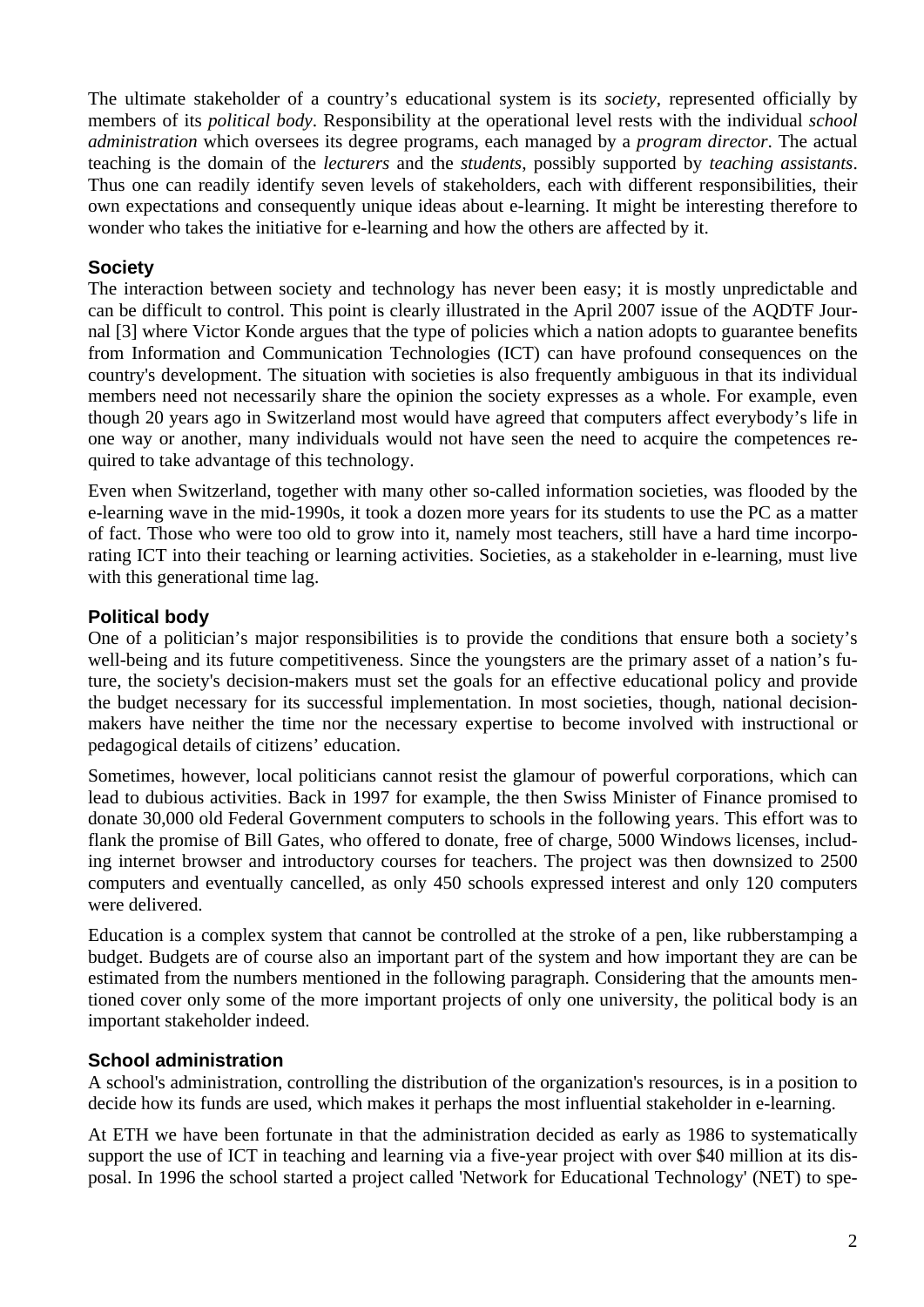cifically support lecturers in the use of new educational technologies. NET was institutionalized in 2002 and today it is the competence center for e-learning of ETH, with 6 full-time staff positions.

Most important, though, is that since the year 2000 the Rector has had between \$1.5 and \$2.5 million per year at his disposal to finance innovative teaching projects (Fonds zur Finanzierung lehrbezogener Projekte – FILEP). Needless to say, much of this money has gone into the development of e-learning materials. The author has also benefited: five of his requests to fund e-learning projects were approved (amounting to a total of over \$660,000). Without these generous grants it would not have been possible to develop the e-learning materials that we can now offer to other non-profit institutions of higher learning at no charge.

It can be said without hesitation that at ETH the school administration has been instrumental in providing a fertile ground for e-learning, and I am certain that at other schools this organizational unit is also a key stakeholder. Unfortunately, however, the approach chosen does not assure sustainability, for the following reasons. When institutionalizing a service such as the NET, a school freezes funds for technology support, creating permanent positions taken by people who are competent in technology but are not involved in teaching. Without this commitment to teaching it can be difficult for the service staff to advise lecturers on the usefulness of certain technologies. For lecturers, however, content comes first, and the suitable technology to deliver it comes second. A teacher's adoption of e-learning methods can mean that a rework of his/her materials – and often the redesign of an entire course – is necessary to make them computer-compatible.

To those who teach actively it comes as no surprise that developing new course material can take many semesters and improving quality is a never-ending process. And yet it is precisely this crucial work which is supported only by impulse financing, typically with funds for a two- to three-year project. After that it is up to the lecturer to figure out how to maintain the course.

#### **Program director**

The job of program director at ETH is usually assigned on a rotation basis to a faculty member for the duration of two to four years. The position is embedded in a strictly democratic environment, which means that the director cannot implement procedures without the consent of a majority of his/her colleagues. The director cannot decide independently that an entire program be supported by e-learning, but might complement the support given by the rector to members of his department. All in all, not a stakeholder that matters greatly for e-learning at ETH.

This might be different at other schools, however, because a program director faced with budget cuts might decide to stretch resources by substituting regular lectures with e-learning materials.

#### **Lecturer**

If e-learning is reduced to the presentation of lectures using an electronic learning platform, one could argue that the role of the lecturer in e-learning is secondary compared to that of the school administration. If, however, the goal is to improve the effectiveness, efficiency and sustainability of teaching by harnessing a computer's strengths, then the lecturer becomes the prime stakeholder. His (or her) focus is teaching, he is responsible for the material he uses and he must find the necessary hardware and software for support in this effort. If he does not ask what e-learning can do for him he runs the risk of putting technology before content.

Once a lecturer adopts e-learning as a method for presenting course material, he or she must be prepared to face a whole range of consequences. Fist of all, the material must be complete, because students interact only with the computer during long stretches of the learning process. If the material is flawed, frustration and anger result, both of which will not raise confidence and trust in the instructor. Second, provision must be made enabling students to verify that they are on track. Third, the role of the instructor typically changes from 'the sage on the stage to the guide on the side'. The pedagogical consequences are far-reaching.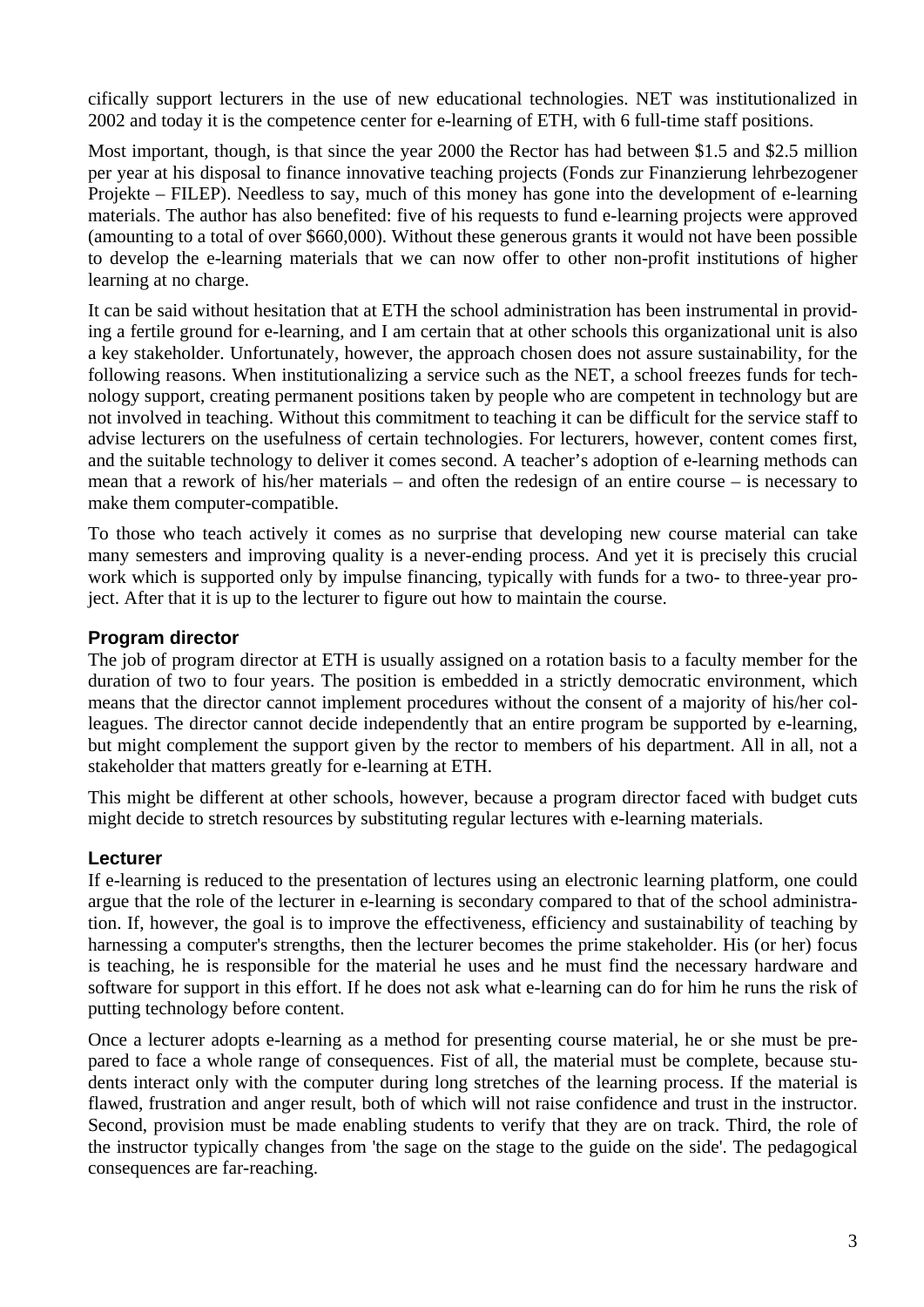Ideally, it is the lecturer who decides whether or not to employ e-learning, in cooperation with the school's administration. If this decision is one-sided, with one party being forced into it, the outcome is most likely to be dissatisfying.

#### **Student**

For better or worse, students are the stakeholders most affected by e-learning. E-learning can give them the opportunity to learn wherever and whenever they want, without the restrictions of an agenda. They typically benefit from the advantages that the internet offers, but they also suffer should this service not be available when they need it most.

Before e-learning, students just had to cope with the different teaching styles of their instructors. Now they are also exposed to the teachers' technological preferences, which could mean that they have to become fluent with many different learning platforms unless the school's administration (or at least the program director) prevents uncontrolled use of ICT systems to deliver and support teaching.

Normally students can influence the development of e-learning only indirectly by deciding either to sign up for such courses or to avoid them. Whichever option they choose can depend to a large extent on how successful a course has been in motivating students in the past.

#### **Teaching assistant**

In many courses the large number of students can only be managed efficiently by appointing competent teaching assistants. These people have the task of helping students understand the material that is presented during a given course. They are often responsible for creating suitable exercises, correcting the work that students hand in, and also for generating exam questions.

E-learning obviously affects the work of teaching assistants in a fundamental way. First, there are no exercise classes because students work on their own, each at his or her own speed. Second, exercises have to be restructured so that they can be presented electronically and the students' work be corrected automatically. Third, many of the student problems requiring help have to do with teaching technology, and not with content.

In consequence, lecturers must analyze their e-learning courses to find out where students need help and how, under these new conditions, they can incorporate teaching assistants into their work. Perhaps the biggest challenge we have encountered is how to train teaching assistance so that they can help students learn with the new materials without interfering in the learning process: in other words, how to prevent a teaching assistant from taking the mouse in her own hands when helping a student at the computer.

#### **Summary**

When considering this by-no-means-complete list of issues in connection with stakeholders, one can see that an educational system is indeed a complex one. And, of course, each key player in this system wants to use technology to his advantage. So, how can we as lecturers cope with new technologies and remain unscathed? I have learned to summarize the insights that have emerged over the years in one sentence:

*Do not ask what you can do for e-learning; ask what e-learning can do for you*.

## 3. E-Learning to support problem-based learning

All natural science students at ETH must complete introductory computer science courses. Ideally, in such a course students not only hear or read about computers but become competent in using computers to solve problems. Computers are complicated tools that demand from their users not only skills but also a strong motivation 'to keep at it' throughout the semester. We have observed that motivation wanes rapidly if the learning objectives are reduced to memorizing facts or going through routine drills with application software. This is understandable, because it is difficult to detect sense in material that is presented as a collection of loose fragments.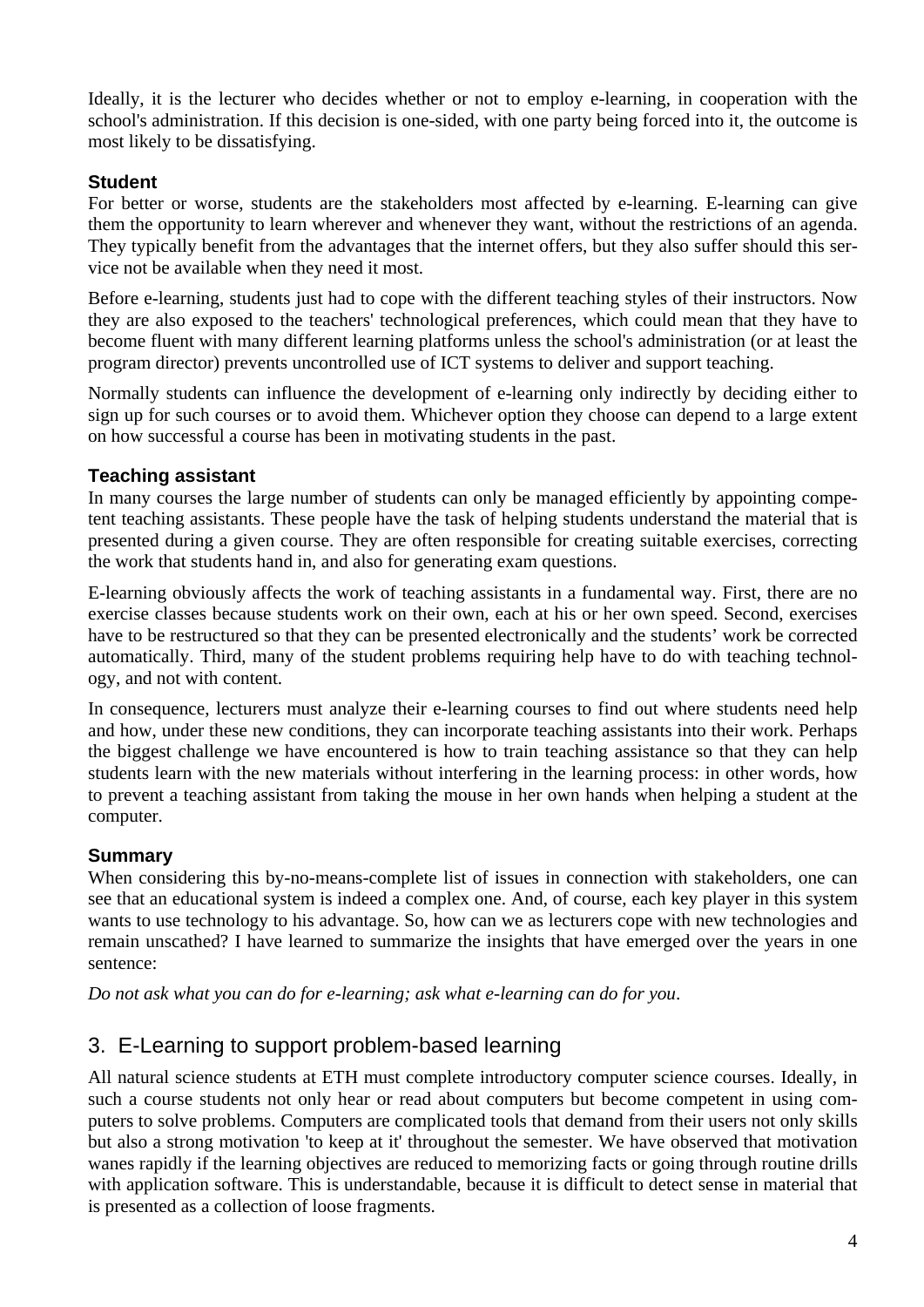#### **Concepts as teaching objectives**

To embed our courses in a stimulating framework, we make *concepts* rather than a compilation of facts the center of our teaching objectives. Concepts can provide structure and thus help students to see the course content in a meaningful context; but to be useful during the learning process concepts must be 'connected' to useful skills. Combining concepts with skills requires an instructional design and pedagogical preparation that leads to a course in which students learn more than the sum of the concepts taught and acquire new capabilities. By this we mean that a representative set of concepts must be embedded in a process that guides students through increasing levels of 'computer competency'.

Instruction that relies on *problem-based learning* (PBL) supports this process best, because learners come into contact with the concepts through their own activities and thus can better differentiate between them. This differentiation lays the ground for a perception of the underlying ideas that enables students to construct the concepts by themselves, to successfully apply them, and do this while they are in control of their own learning process. The crucial point, however, is that the problems which guide them through this process must be interesting, relevant, realistic and, if at all possible, also entertaining. We have learned that these are the primary ingredients for instruction that motivates. But we also quickly realized that PBL is easier said than done, because for it to work it is imperative that the chosen problem's difficulty is adapted to the student's level of competence.

Our course is structured as follows. A biweekly two-hour lecture covers major topics of ICT and their underlying concepts. To complement theory, every two weeks our students start a new set of problembased exercises originally handed out as printed tutorials, to be worked through at a student's own pace. The tutorials – on average about 15 pages long – guide a student step by step through a problem that he or she solves using a given software application (e.g. a database program). At the end of each tutorial, students are required to solve a different, but related problem independently and then demonstrate and explain the solution to a teaching assistant.

Each student must complete a total of six tutorials, covering the following topics: internet publishing, simulation with spreadsheets, visualizing multivariate data, managing data with spreadsheets, managing data with a relational database, and macro programming.

## **Supporting teaching activities with** *E.Tutorials®*

When we started to redesign the ICT course for the natural science students at ETH eight years ago, we had the following goals in mind: incorporate active, problem-based learning for the reasons mentioned above; teach large classes without sacrificing individual support; provide the means for student controlled learning. We also set out to investigate the potential of e-learning to support these goals.

Intuitively it seems clear that a computer can be of great help to provide individual support. The large number of students, however, forced us to apply instructional concepts which can provide a maximum of support – particularly for less experienced students – with limited personal resources. But we also had to come to grips with the problem that such a course's content has both to challenge students already experienced with computers and avoid overtaxing those who lack these skills. Student controlled learning can help to keep the balance on his pedagogical tightrope walk.

Even before the development of the World Wide Web and the e-learning wave that followed, complaints were voiced that students are acquiring extensive theoretical knowledge but that they cannot use this knowledge outside of school or university. Trusting in problem-based learning to tackle this problem, we created written tutorials to guide students through six conceptually different application programs while solving a well-defined task. At the center of this effort is the problem-solving process, not the operation of the software.

As it turned out, using electronic media to deliver the PBL tutorials helped us solve the problems we faced, particularly the stubborn qualitative problem of inactive knowledge. We have called the learning material based on this combination *E.Tutorial®*. Tutorials for an ICT course are natural candidates for e-learning, because when guiding people through a software application with written instructions it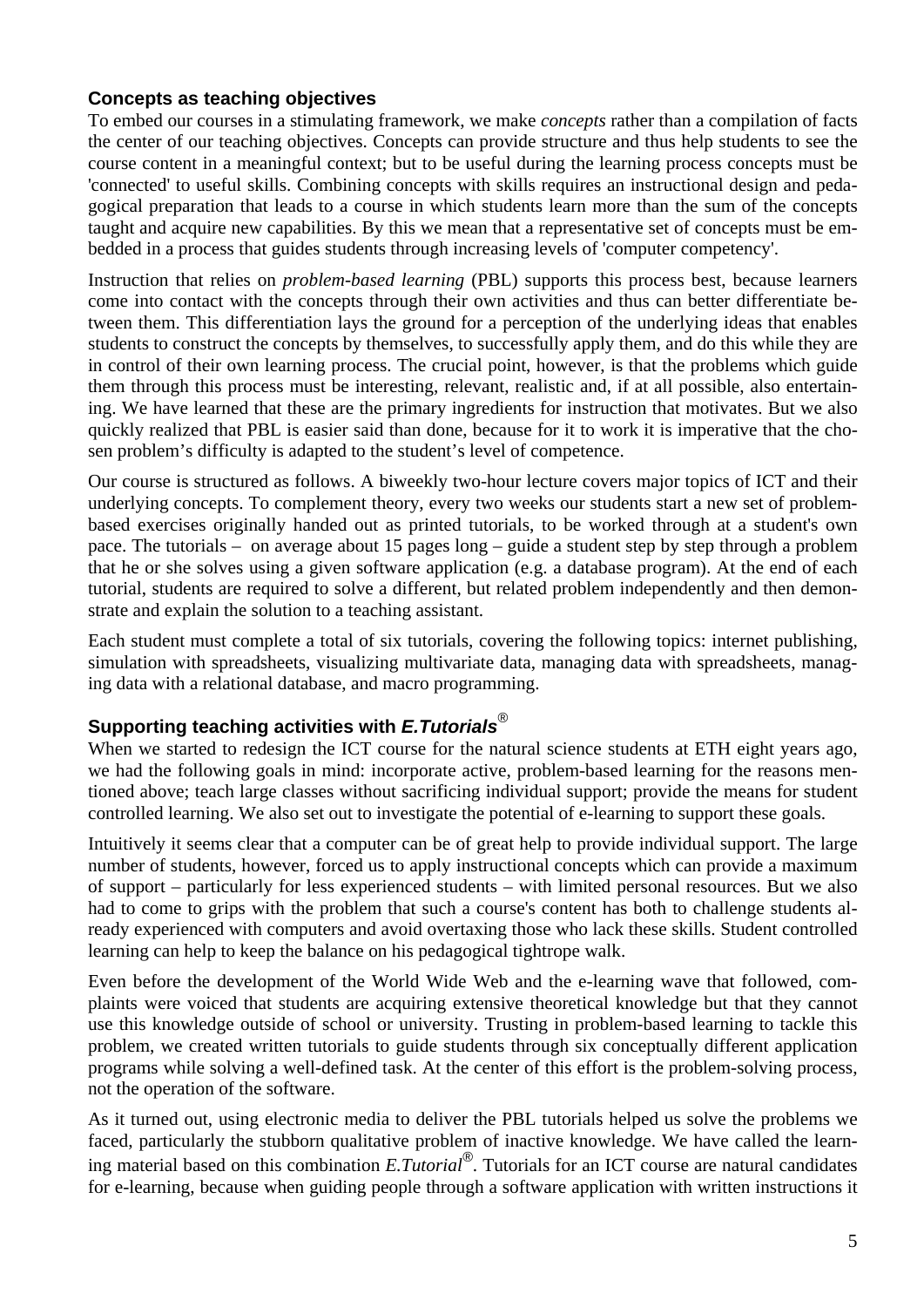stands to reason that the instructions themselves be presented together with the application on the same computer screen.

The user interface of an *E.Tutorial®* is shown in the center of Fig. 1. It consists of an application window (e.g. a spreadsheet program), in which learners are led step-by-step through small problems via instructions that are displayed in an instruction window. In a separate verification window students can check whether or not they are on the right path in the problem-solving process. The guidance in the instruction window must be structured in such a way that learners are neither overtaxed nor underchallenged.

Producing the e-learning materials was one thing; embedding them successfully into the teaching process was quite another. This embedding should not be simpler than the requirements dictated by sound pedagogy. After many attempts, an instructional design we call the four-step model finally emerged.

## 4. The four-step model

We have found that instruction is the most effective and efficient if it makes the learning process 'brain-friendly' by breaking it up into four discrete steps [4]:

**See:** students must be given the opportunity to *see* the concepts **Try**: students should have the chance to *try* to apply concepts actively with appropriate guidance **Do**: then they *do* [apply] them independently

**Explain:** to verify their competence, they *explain* their solution to an instructor

All the tasks of our introductory courses are organized around these four steps. Figure 1 illustrates how *E.Tutorials®* are integrated into the blended learning environment in which students complete the four steps mentioned above. For each step we have chosen a medium that best suits its purpose and content.

In the first step, the concepts and technical terms involved are briefly introduced on paper (See). They span the space of the learning process and lay the foundation for the second step, in which the concepts will be applied when students work with the *E.Tutorial*<sup>®</sup> (Try). The Try step combines PBL with constructivistic methods in an e-learning environment. It is during the second step that knowledge becomes active and learners become increasingly independent as they progress through the learning material. We count on this independence during the third step, when they have to solve a new problem on their own (Do), applying the knowledge and the skills learned while working through the *E.Tutorial®*. The fourth step concludes a learning unit with a short oral presentation (Explain), in which students are given the chance to show what they have learned and an instructor can evaluate the learning outcome. At this stage students typically interact with the teaching assistants, whose task is to verify authorship of the results and confirm that concept and theory have been correctly understood and applied in the right context.

This four-step model with its explanations, check points and discussions provides a scaffolding to help our students feel that they are in control of a learning process during which they acquire skills that they can confidently apply. Both this sense of control and their self-confidence motivate them to learn more about computer science.

The crucial parts of this process from an instructional design point of view are steps two (Try) and three (Do), because with PBL the right problem for each competence level must be found. Our approach is that for both steps we first define the level of competence required before we construct a problem that represents the concept in question. Next we divide this problem into a set of smaller tasks that allow step-by-step instructions for the Try phase and that facilitate continuous verification to provide the learners with checkpoints on their journey through the *E.Tutorial®*. Establishing the subject matter of these steps typically requires several iterations until a satisfactory design has been found.

Each ICT application has its own individual *E.Tutorial*<sup>®</sup>, but all are conceptually embedded in the same four-step model.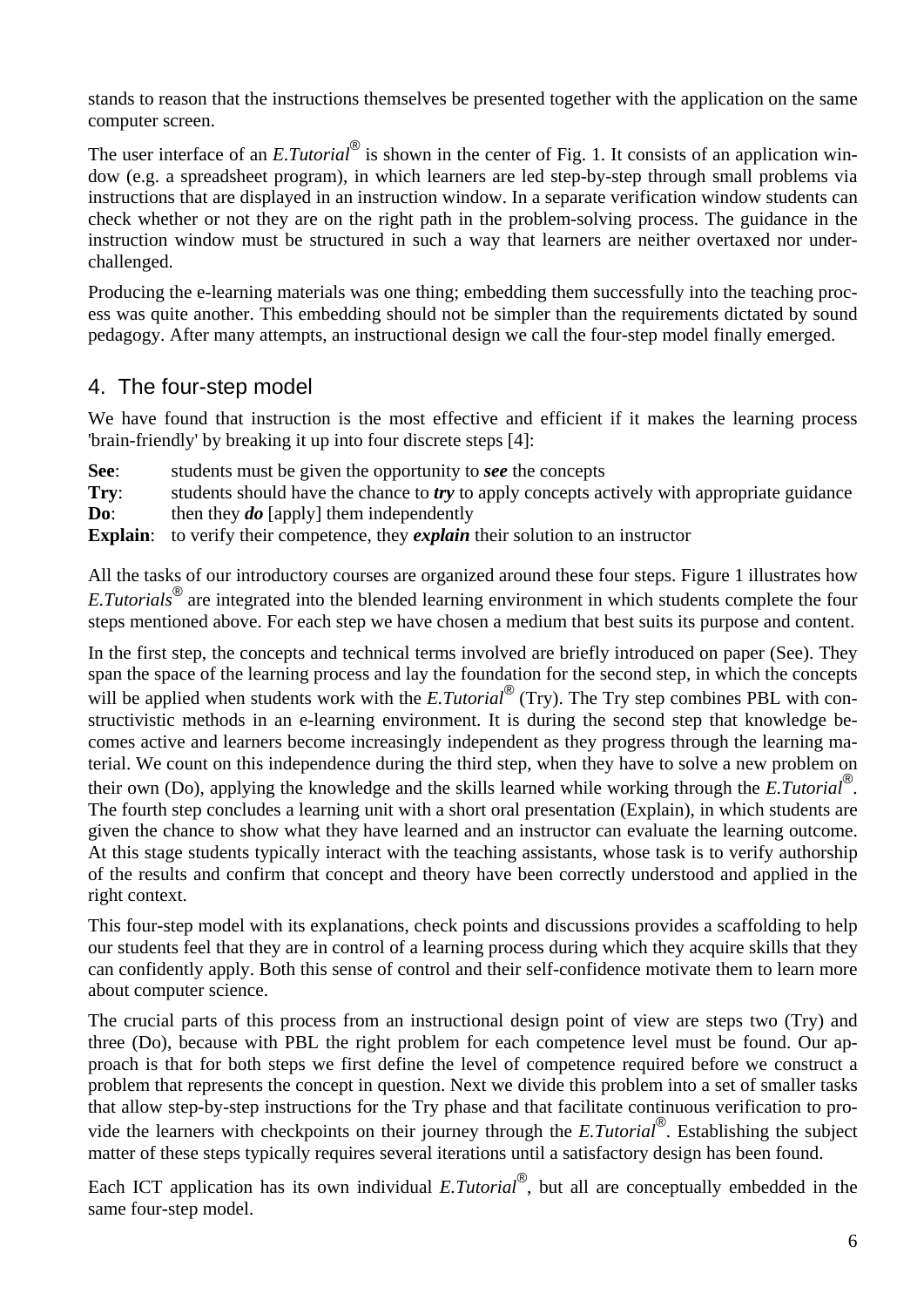

**Figure 1**. The instructional design based on the four-step model used to organize an e-learning environment with *E.Tutorials®*. See text for details.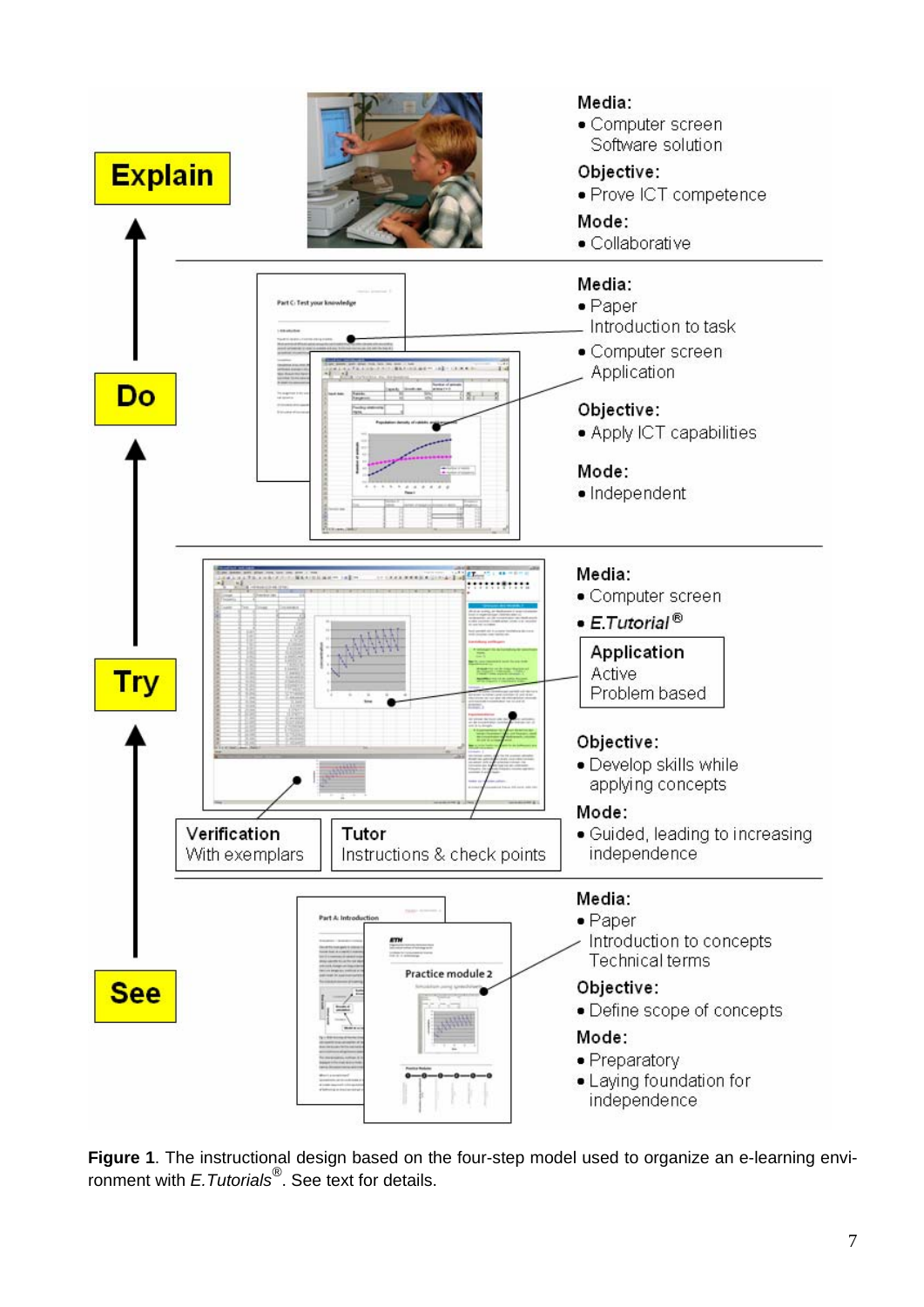## 5. The difficulty of keeping it simple

Our e-learning materials are technically as simple as can be: text documents and hypertext documents. The only software needed is a browser ('as simple as possible'). The content of the documents, however, is anything but simple, and neither is the pedagogical environment in which they are used, as illustrated in Fig. 1 ('but not simpler'). The technical simplicity evolved over time as a consequence of keeping our focus on instructional effectiveness, student motivation and just common sense.

Designing and implementing the six *E.Tutorial® s* of the ICT course based on the paper tutorials took approximately one year. But we then spent more than two years refining the course to improve its quality. This section discusses some of the issues that arose during this process. Please note that the comments made in this section relate strictly to our work; certain techniques that we found inappropriate for us might very well be useful in other e-learning applications.

#### **Learning platform**

When selecting the operating environment for our tutorials we also considered learning platforms, as these seemed to be the epitome of e-learning. Upon closer examination none of the reasons why one might want to use a learning platform corresponded to our needs. These systems help students to manage their e-mail, their agenda, their files, their contacts, and other office-type functions. Students have already automated these tasks as part of their daily lives; if there is anything they do not need it is one more system to do this.

Learning platforms were also unable to provide us with support in managing our content, namely to organize the problem-based learning materials in a way suitable for application-oriented instruction. In the end we decided to use the simplest web technology and design an interface consisting of three windows using HTML and JavaScript. The technology needed was (and still is) available free of charge, we were not bound to any proprietary standards, and it made the software open.

For our purposes a learning platform would be more of a liability than an asset. Nevertheless, anyone who operates a learning platform can easily incorporate our material into it.

#### **Collaboration**

Another buzz word in e-learning is 'collaborative work' and lecturers are repeatedly encouraged to use software to support it. We also felt obliged to provide our students with a service that would allow them to share their thoughts and their work easily with each other and the teaching staff – but not one student used it. Instead, they engaged in lively discussions in the computer room and during the lecture, sharing experiences in solving the problems of the exercise.

Early in this project we noted that students collaborate on their own if the course content encourages this type of exchange among peers. Unfortunately, at the beginning it is often unclear what exactly fosters collaboration and therefore it is important to observe how students behave during e-learning.

#### **Electronic textbook**

Once we decided to use hypertext documents, it seemed a logical extension to also create an electronic version of the lecture notes and link its content with the tutorial and the glossary. We learned, however, that availability of information in itself is not a major problem when instructing. Linked hypertext pages and text databases with search facilities provide novel access simply, but they do not reduce the complexity or place the abundance of information in the right context. The information presented in detail in a textbook is too remote from the information which students require to solve their immediate practical problems. Theory must therefore be reworked into smaller units that relate to a concrete problem and become part of the instruction.

#### **Animations, videos**

To visually support the step-by-step instructions of the *E.Tutorial®*, we first experimented with short video sequences. When we realized that animations and videos are instructor-centered and do not support the student's activity, we dropped them altogether. Evaluations showed that the students did not miss them. As soon as learners themselves can control the learning process, they no longer view an-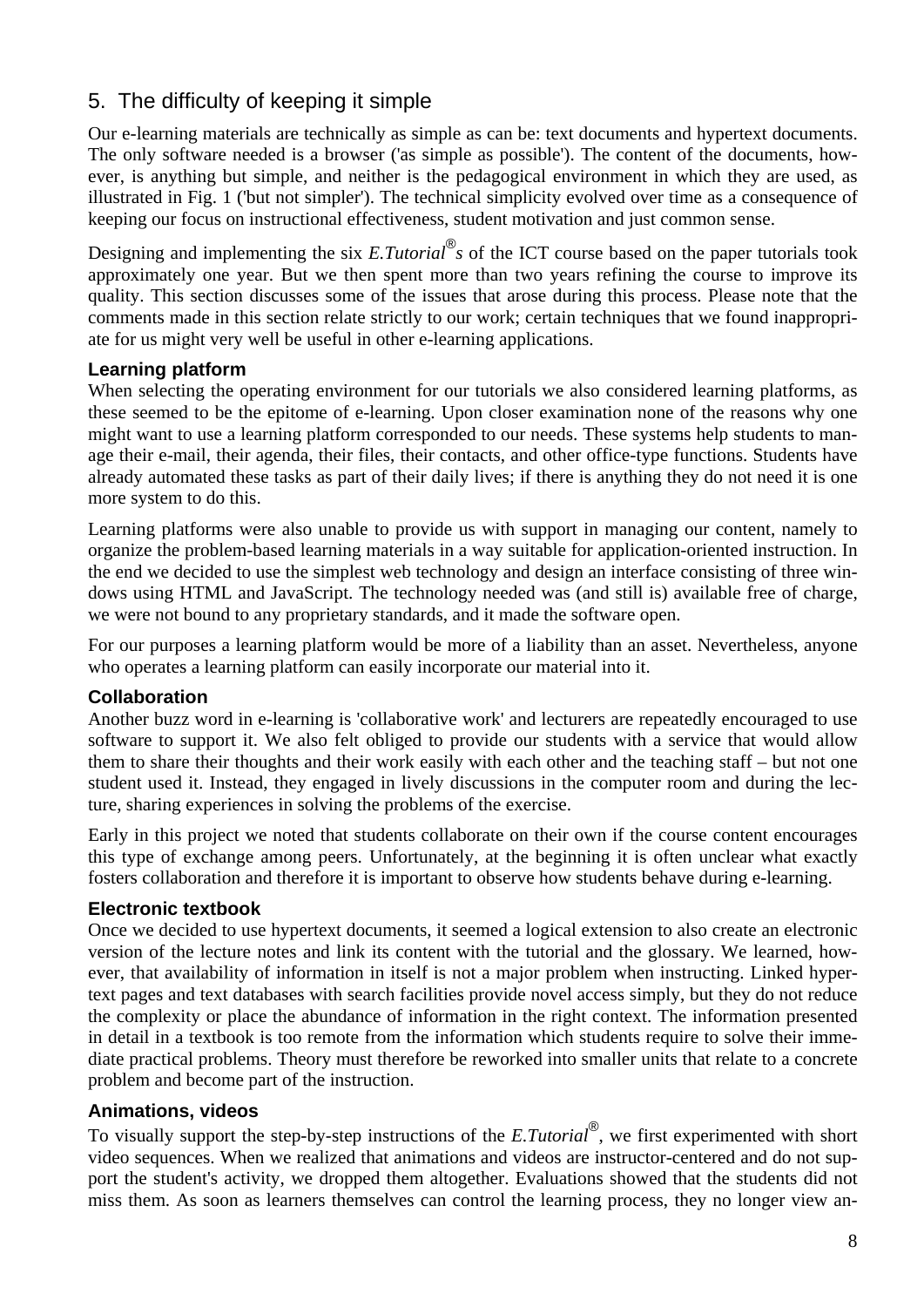imations and videos. We observed that illustrations that show intermediate results (Fig.1, 'Verification' in step 'Try') are much more effective, and that they are greatly appreciated by learners.

#### **Time management**

Since we started using a problem-based approach combined with *E.Tutorials®*, students spend more time on the learning materials than before, they are more motivated, and they work less superficially. E-learning therefore does not reduce their workload during the semester; but because they must work continuously their learning process is complete at the end of the semester. This frees up the time they previously spent on exam preparation.

Problem-based learning allows us to distribute activities such that time is more effectively utilized.

#### **Media**

Because studies have shown that for reading longer texts most people prefer paper over computer screens, we have chosen to hand out detailed information on paper. Figure 1 shows that this is preferred when a new topic and its technical terms are introduced (step 'See'), and for describing the problem students have to solve independently (step 'Do').

Any electronic medium can be used to store the hypertext files of the *E.Tutorial®*. We make them accessible over the web, on CD-ROM and more recently on USB memory sticks. Memory sticks have the advantage that students can save their work together with the e-learning materials on the same medium so that their activities are not tied to a particular computer anymore.

Interestingly, if given the choice most students prefer the memory stick over the web even when they have free internet access in the school's computer rooms.

#### **Teaching assistance**

Even though our students have the option to work anytime, anywhere, we organize teaching assistants during fixed hours. This allows students to build a relationship with real persons, which anchors the learning process in the real world. As mentioned in Section 2, the role of the teaching assistant has changed from information broker and example problem-solver to that of a coach who can answer technical questions, observe the learning progress and provide feedback.

Working in a computer room dedicated to the purpose animates students to help each other out more frequently and collectively answer many small questions themselves. This makes other mechanisms to encourage and support collaborative work superfluous.

#### **Assessment**

A potential side-effect of PBL is that learners indeed understand the problem but may have difficulty disengaging from it to reach a level allowing generalization. To verify that students achieve this level of competence, we introduced oral presentations during which they summarize in their own words what they have done (Fig. 1, step 'Explain'). The assistant's feedback on this presentation becomes a reward for a student's efforts which counts more than the credit points at the end of the semester.

Assessments are, in general, limited to providing data for a grading process which typically takes place at the end of an instructional unit. Grading often fails to include the instructional process as a whole. Instructors want to give a good and interesting course, but they also have to separate successful students from unsuccessful ones. To be of any value, the selection must take place at a cognitive level that corresponds to the cognitive level of the instruction. For this reason, our students must also pass an hour-long application-oriented exam at the end of the course.

## 6. Assuring quality

We have argued in Section 2 that an educational system has many stakeholders, each with his own goals, priorities, constraints and means. But, no matter how diverse their opinions on e-learning are, they surely would agree on one desideratum, namely that no matter who delivers education and regardless of the method chosen, it must be of the highest quality. Traditionally, schools try to control quality